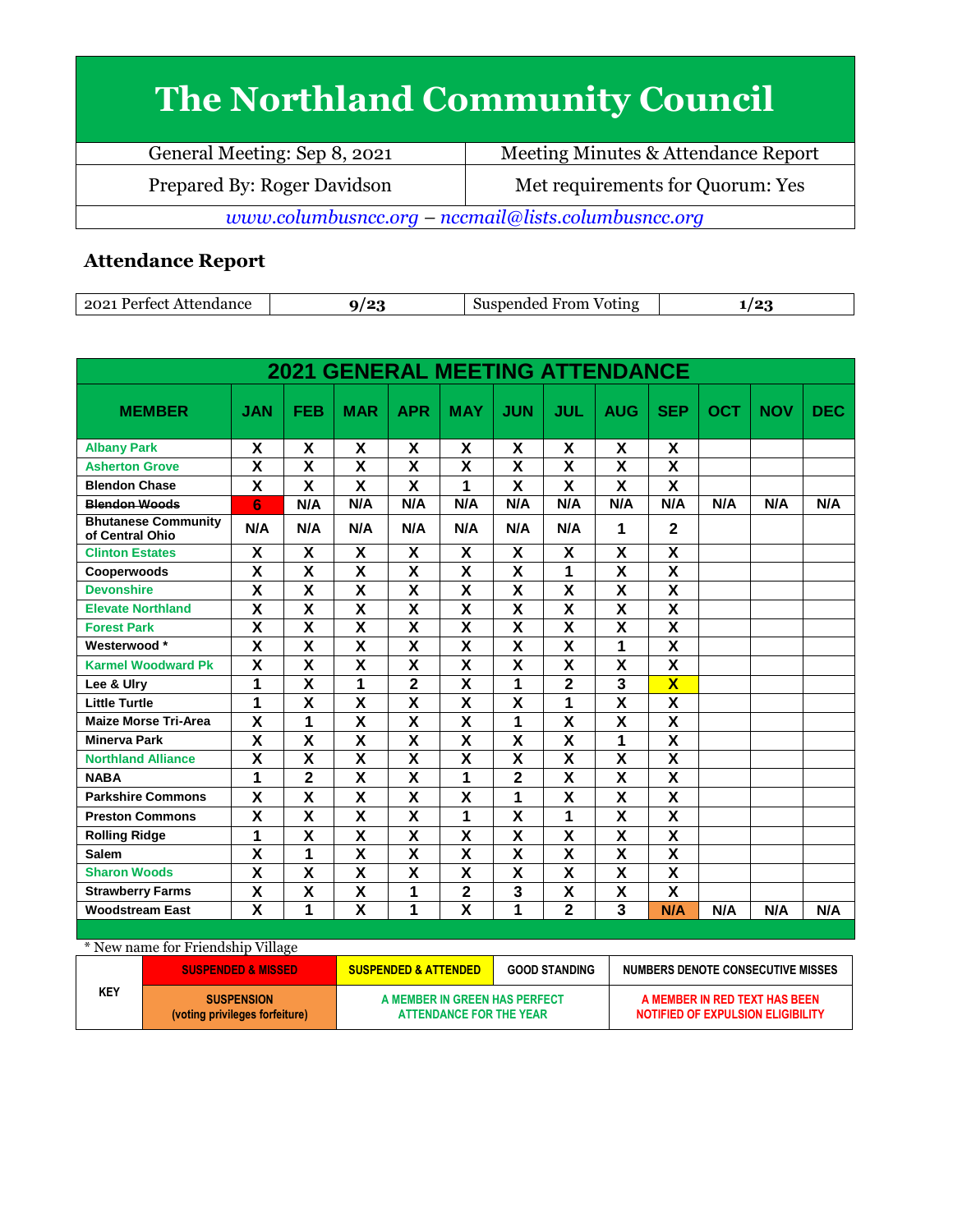| <b>Roll Call</b>                                                                                | Roll was taken. See above chart for details.                                                                                                                                                                                                                                                                                                                                                                                                                                                                                                                                                                                                         |
|-------------------------------------------------------------------------------------------------|------------------------------------------------------------------------------------------------------------------------------------------------------------------------------------------------------------------------------------------------------------------------------------------------------------------------------------------------------------------------------------------------------------------------------------------------------------------------------------------------------------------------------------------------------------------------------------------------------------------------------------------------------|
|                                                                                                 | <b>Liaison Reports</b>                                                                                                                                                                                                                                                                                                                                                                                                                                                                                                                                                                                                                               |
| <b>Columbus Fire Department</b><br>Station 24                                                   | No report<br>$\bullet$                                                                                                                                                                                                                                                                                                                                                                                                                                                                                                                                                                                                                               |
| <b>Columbus Police Department</b><br><b>Officer Larry Geis</b><br>Officer Dan Yandrich          | No report<br>$\bullet$                                                                                                                                                                                                                                                                                                                                                                                                                                                                                                                                                                                                                               |
| <b>City Attorney's Office</b><br><b>Sarah Pomeroy</b><br>614-645-8619<br>scpomeroy@columbus.gov | Community Shelter board meetings, anyone interested?<br>٠<br>Looking for recommendations on apartments that should be<br>$\bullet$<br>on the list for action.<br>Columbus City Attorney Zack Klein will be at next meeting<br>٠                                                                                                                                                                                                                                                                                                                                                                                                                      |
| <b>FACT &amp; Consider Biking</b><br>David Roseman - djroseman@msn.com                          | No report<br>$\bullet$                                                                                                                                                                                                                                                                                                                                                                                                                                                                                                                                                                                                                               |
| <b>Columbus Public Library Liaison</b><br>Keith Hanson (Karl Road Branch Manager)               | Karl Road Branch will be opening this Thursday Sep 9th at<br>$\bullet$<br>3:30PM                                                                                                                                                                                                                                                                                                                                                                                                                                                                                                                                                                     |
| <b>Northland Area Business Association</b><br>Dave Cooper                                       | The last 161 Task Force Cleanup will be Saturday September<br>$\bullet$<br>11 <sup>th</sup> at 9 AM, meet behind Jiffy Lube. August cleanup had 11<br>volunteers and 26 bags of trash removed.<br>NABA Golf outing will be Sep 23, have already collected<br>$\bullet$<br>\$12,000 sponsor fees, used to support NABA and their<br>events. Online registration at<br>https://www.nabacolumbus.org/register-for-the-annual-<br>golf-outing/.<br>Ink Well has moved to the Ashland University building,<br>$\bullet$<br>1900 E Dublin Granville Rd, Suite 115, last one in existence,<br>name will change when they become part of new<br>organization |
| <b>City of Columbus Community Liaison</b><br>Alfred Akainyah - aaakainyah@columbus.gov          | Sep 9 <sup>th</sup> , Eviction Prevention round table, second Thursday of<br>$\bullet$<br>each month $3:30 - 4:30$ PM                                                                                                                                                                                                                                                                                                                                                                                                                                                                                                                                |
| <b>Columbus Community Engagement</b><br>Sandra R. López - srlopez@columbus.gov                  | City Council back to meetings next Monday<br>$\bullet$<br>Last week districting commission presented their first draft<br>$\bullet$<br>of the district map. Go online and check it out, now is the<br>time to bring up questions.                                                                                                                                                                                                                                                                                                                                                                                                                    |
|                                                                                                 | <b>Selected Discussions</b>                                                                                                                                                                                                                                                                                                                                                                                                                                                                                                                                                                                                                          |
| <b>Roundtable Discussion</b>                                                                    | Meredith Metcalf - Senior Select Guide with National<br>$\bullet$<br><b>Church Residences presentation</b>                                                                                                                                                                                                                                                                                                                                                                                                                                                                                                                                           |
|                                                                                                 | <b>NCC Officer Reports</b>                                                                                                                                                                                                                                                                                                                                                                                                                                                                                                                                                                                                                           |
| <b>Treasurer</b><br><b>Felix Quachey</b>                                                        | No report<br>$\bullet$<br>Felix has stated his intent to resign in December at the end<br>٠<br>of his term and will not be attending the in person meetings<br>due to concerns.                                                                                                                                                                                                                                                                                                                                                                                                                                                                      |
| <b>Secretary</b>                                                                                | Vacant position, secretary needed<br>$\bullet$                                                                                                                                                                                                                                                                                                                                                                                                                                                                                                                                                                                                       |
| <b>Vice President</b><br><b>Roger Davidson</b>                                                  | We are sorry to see Woodstream East go, they have<br>$\bullet$<br>withdrawn their membership in NCC                                                                                                                                                                                                                                                                                                                                                                                                                                                                                                                                                  |
| President<br>Alicia Ward                                                                        | Elevate Northland is having a Unity Festival on Sept 18th 2 to<br>$\bullet$<br>6 PM outside of the Karl Road YMCA. Still looking for<br>vendors who can sign up online at<br>https://elevatenorthland.org/northland-festival-sign-up<br>As Sarah mentioned, Northland Community meeting with<br>$\bullet$<br>CSB and the YMCA – Members interested in joining these<br>conversations please contact Sarah Pomeroy.<br>Alicia is available to go to any civic association meetings to<br>$\bullet$<br>discuss NCC or just to answer questions                                                                                                         |
|                                                                                                 | <b>NCC Committee Reports</b>                                                                                                                                                                                                                                                                                                                                                                                                                                                                                                                                                                                                                         |
| <b>Banquet Committee</b><br>Alicia Ward, Chair                                                  | No report<br>$\bullet$                                                                                                                                                                                                                                                                                                                                                                                                                                                                                                                                                                                                                               |